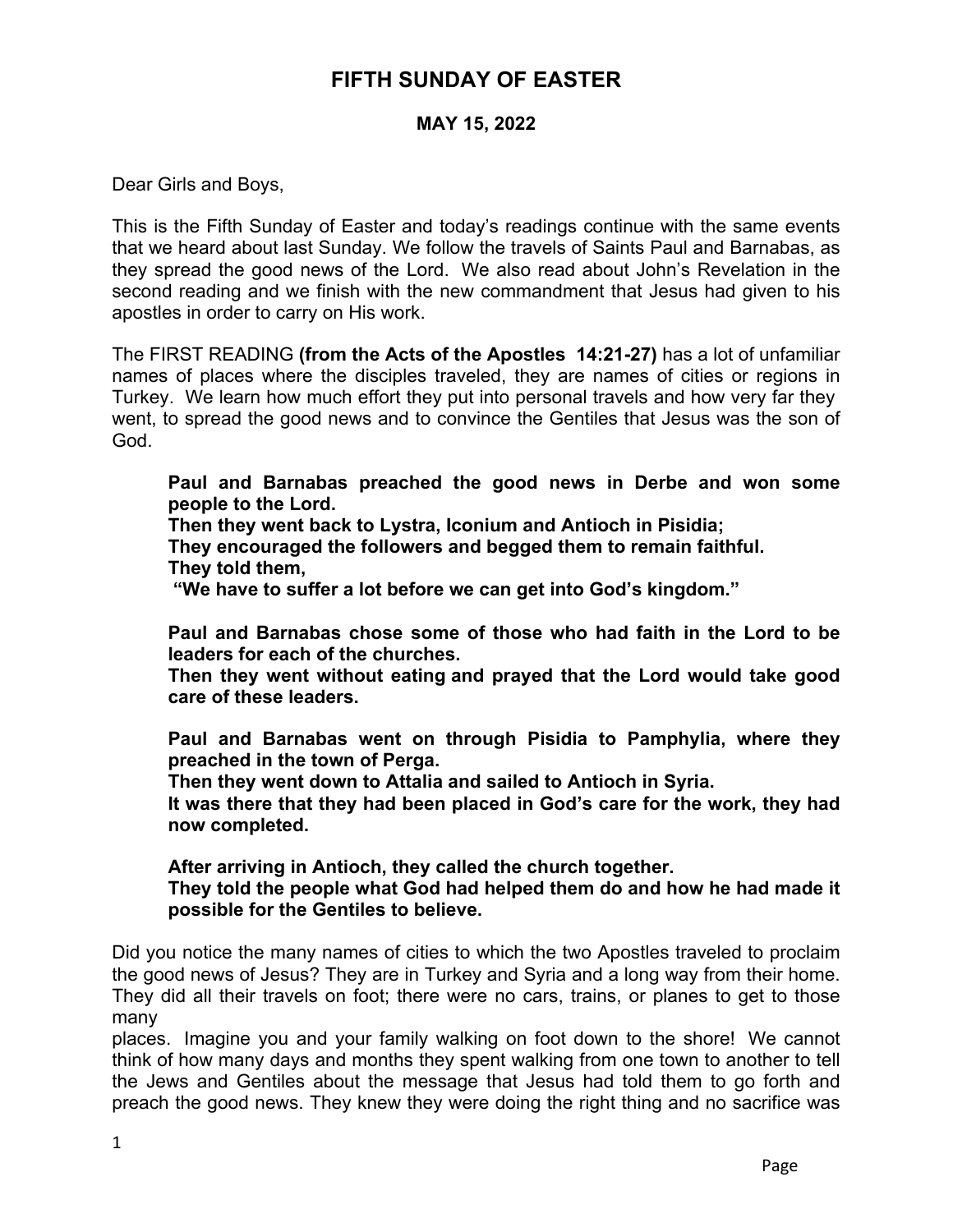too big for them. We should learn a lesson from them and also be willing to make those special sacrifices for our Lord.

THE RESPONSORIAL PSALM **(145:8-9, 10 and 12)** tells us why we should praise our Lord's name forever: He is good to us, he loves us always, and He is kind. We should copy Him and try also to be good and kind to our family members and our friends and to all those who need us to treat them lovingly. We could just once try to be kind to someone who needs an understanding word or gesture by offering them a helping hand, a smile or a hug and thus spread the good news like Sts.Paul and Barnabas.

## **I will praise your name for ever, my king and my God.**

**You are merciful, Lord! You are kind and patient and always loving. You are good to everyone, and you take care of all your creation.**

**I will praise your name for ever, my king and my God.**

**All creation will thank you, and your loyal people will praise you. Then everyone will know about the mighty things you do and your glorious kingdom.**

**I will praise your name for ever, my king and my God.**

The next reading for today is the SECOND READING **(Revelation 21:1-4)** The word 'Revelation' is often used in the Bible. It means it is a vision that John, the Apostle had. He, like so many prophets before him, had received messages from God. He talks of a 'new heaven and a new earth' and tells his people that the Lord promises to be with his people.

**Then I, John, saw a new heaven and a new earth.**

**The first heaven and the first earth had disappeared, and so had the sea. Then I saw New Jerusalem, that holy city, coming down from God in heaven.**

**It was like a bride dressed in her wedding gown and ready to meet her husband.**

**I heard a loud voice shout from the throne: " God's home is now with his people, He will live with them, and they will be his own. Yes, God will make his home among his people. He will wipe all tears from their eyes, and there will be no more death, suffering, crying, or pain. These things of the past are gone forever."**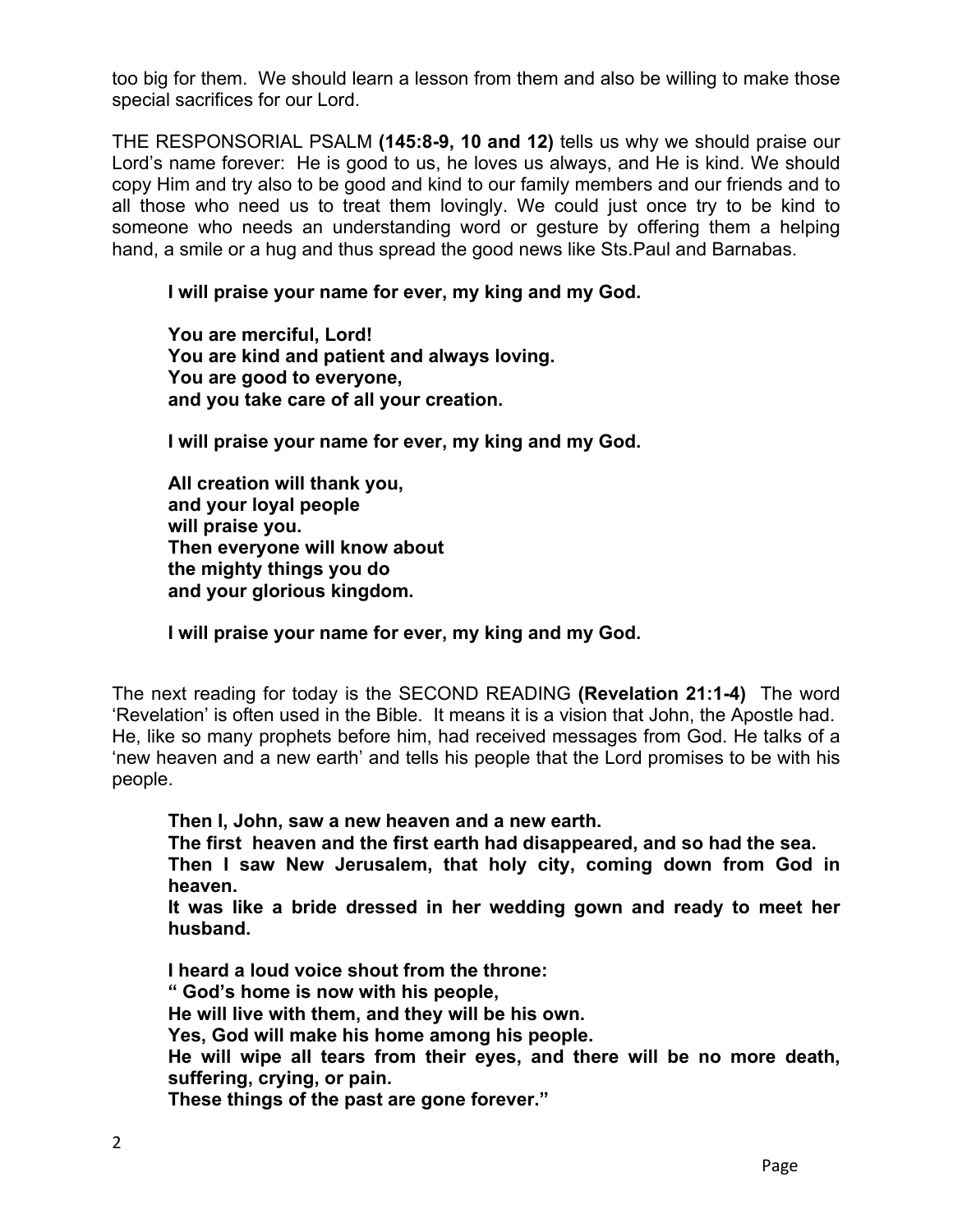John's revelation has been interpreted by scholars as the start of a new beginning in the creation of Christ's Church. What this means for us is that God is always with us,his people. He will wipe away our tears and will take away the pain and the suffering as these have no place in a Church guided by hope. We, his children, have to believe in Him and put our hope in Him because he said they are things of the past and are gone forever.

"John" also gives us the GOSPEL **(John13:13a, 33-35)** and in it he tells of Jesus giving us a new commandment. Let us read it and then discuss, what that means for us.

**After Judas had gone, Jesus said: "My children, I will be with you for a little while longer. Then you will look for me,** 

**but you won't find me. I tell you just as I told the people, You cannot go where I am going.**

**"But I am giving you a new command. You must love each other, just as I have loved you. If you love each other, everyone will know that you are my disciples."**

With this message, Jesus tells his disciples what He is planning. He will be leaving them and returning to heaven, but they will not be able to come with him. Jesus has instructed them to preach the good news about Him to the people far and wide, which as we read in the First Reading, is how far some of the disciples traveled to spread the news about Jesus. But now He will leave them and they have to carry on the work, which He has chosen for them to do. We, too, have the job of spreading the good news by living the way God has shown us and by obeying the commandments. But Jesus gives them also a very important new command, a new rule: they are to love each other just like He has loved them. That means love one another above all, and this way all the people who meet them will know that they belong to him. They are His disciples.

That command is also for us. We are constantly reminded that this is our biggest job, that is, to love each other. Did you ever notice how easy it is to do something you LOVE to do? Think of something that you enjoy a whole lot. When you do it, you see how easy it is and how great it feels to do because you love to do it. Let us take this lesson from today's Mass: Love one another, including your parents, your siblings (even if they sometimes annoy you or you annoy them), your friends, and even other people who are not necessarily your friends.. For this week, let each of us try to show just ONE person in a special way that we love him or her, just as Jesus has commanded us. Guaranteed it will make you feel great.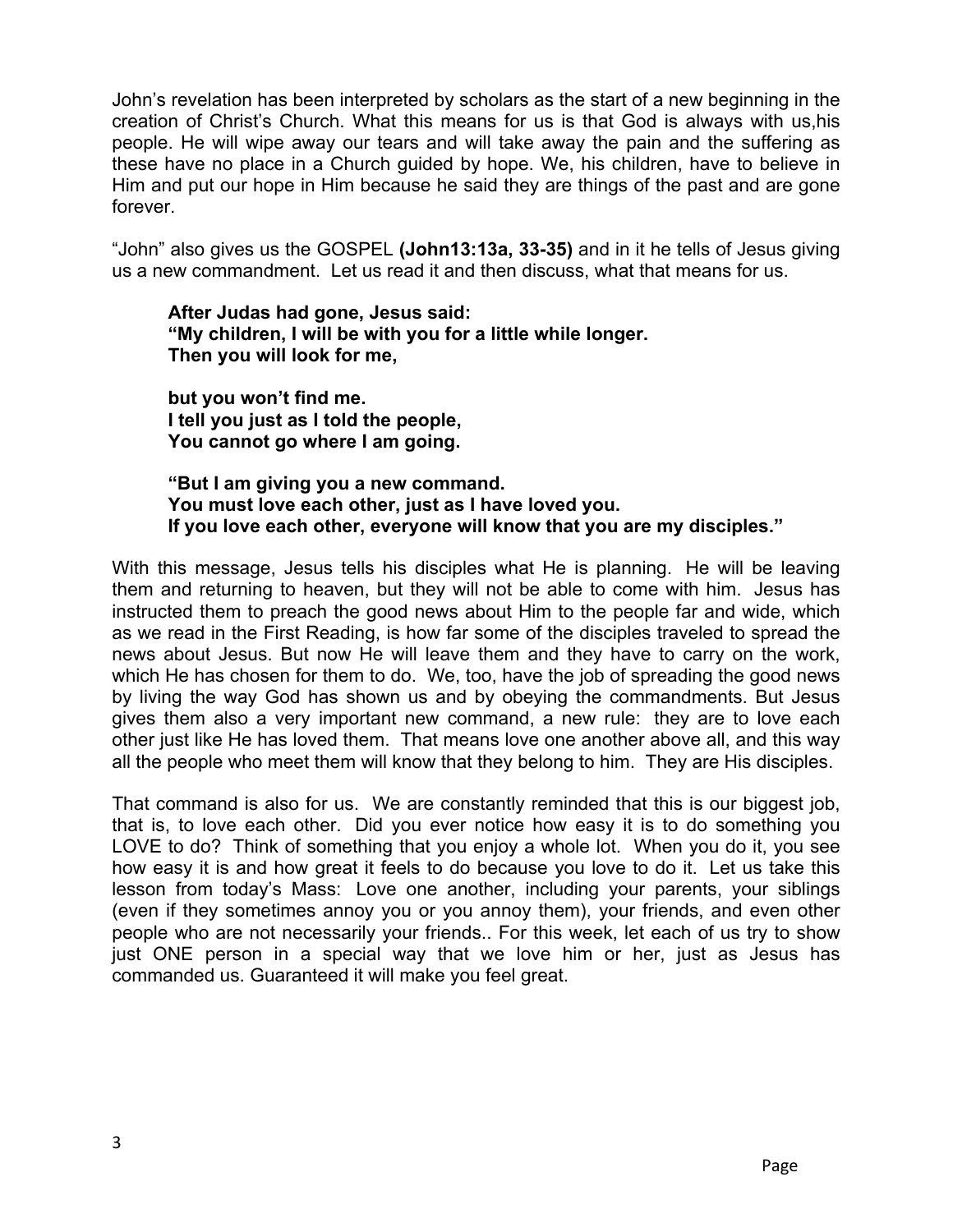We had a lot of readings today. Here are some questions for you to see if you remember:

- 1. Who were the two Apostles who traveled so far to spread the good news in Turkey?
- 2. Why should we praise God's name forever?
- 3. What is another word for ' vision' that the Bible uses?
- 4. How can we show it when we want to spread the good news?
- 5. What is the NEW command that Jesus gave to his disciples?